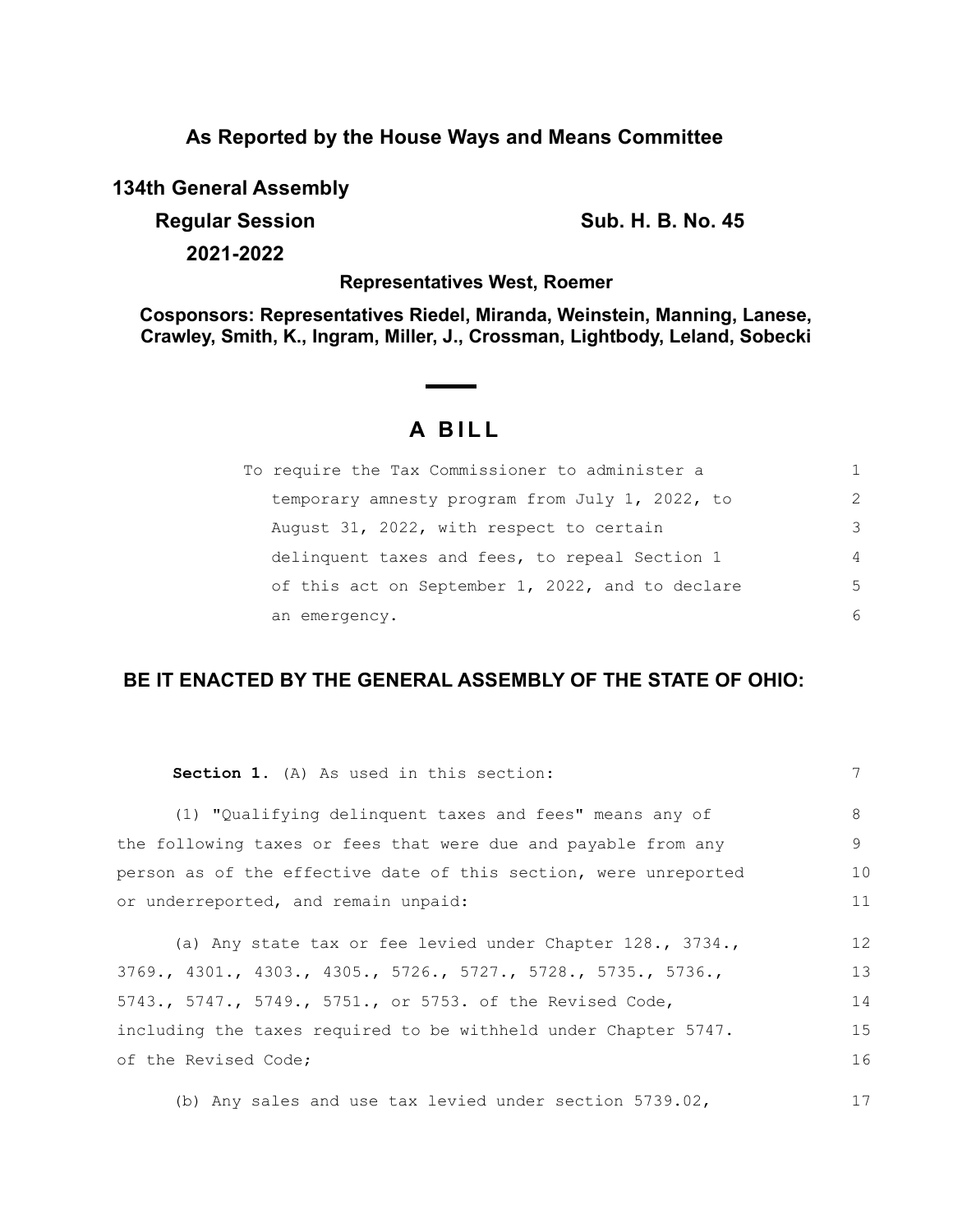| 5739.021, 5739.023, 5739.026, 5741.02, 5741.021, 5741.022, or    |
|------------------------------------------------------------------|
| 5741,023 of the Revised Code.                                    |
| (2) "Qualifying delinguent taxes and fees" does not              |
| include any tax or fee for which a notice of assessment or audit |
| has been issued, for which a bill has been issued, which relates |
| to a period that ends after the effective date of this section,  |
| or for which an audit has been conducted or is currently being   |
| conducted.                                                       |

(B) The Tax Commissioner shall establish and administer a tax and fee amnesty program with respect to qualifying delinquent taxes and fees. The program shall commence on July 1, 2022, and shall conclude on August 31, 2022. The Tax Commissioner shall issue forms and instructions and take other actions necessary to implement the program. The Tax Commissioner shall publicize the program so as to maximize public awareness and participation in the program. 26 28 30 32

(C) During the program, if a person pays the full amount of qualifying delinquent taxes and fees owed by that person less any interest and penalties that have accrued as a result of the person failing to pay those taxes and fees in a timely fashion, the Tax Commissioner shall waive or abate all applicable interest and penalties that accrued on the qualifying delinquent taxes and fees.

(D) The Tax Commissioner may require a person participating in the program to file returns or reports, including amended returns and reports, in connection with the person's payment of qualifying delinquent taxes and fees. 41 42 43 44

(E) A person who participates in the program and pays in full any outstanding qualifying delinquent tax or fee in 45 46

18 19

27

29

31

33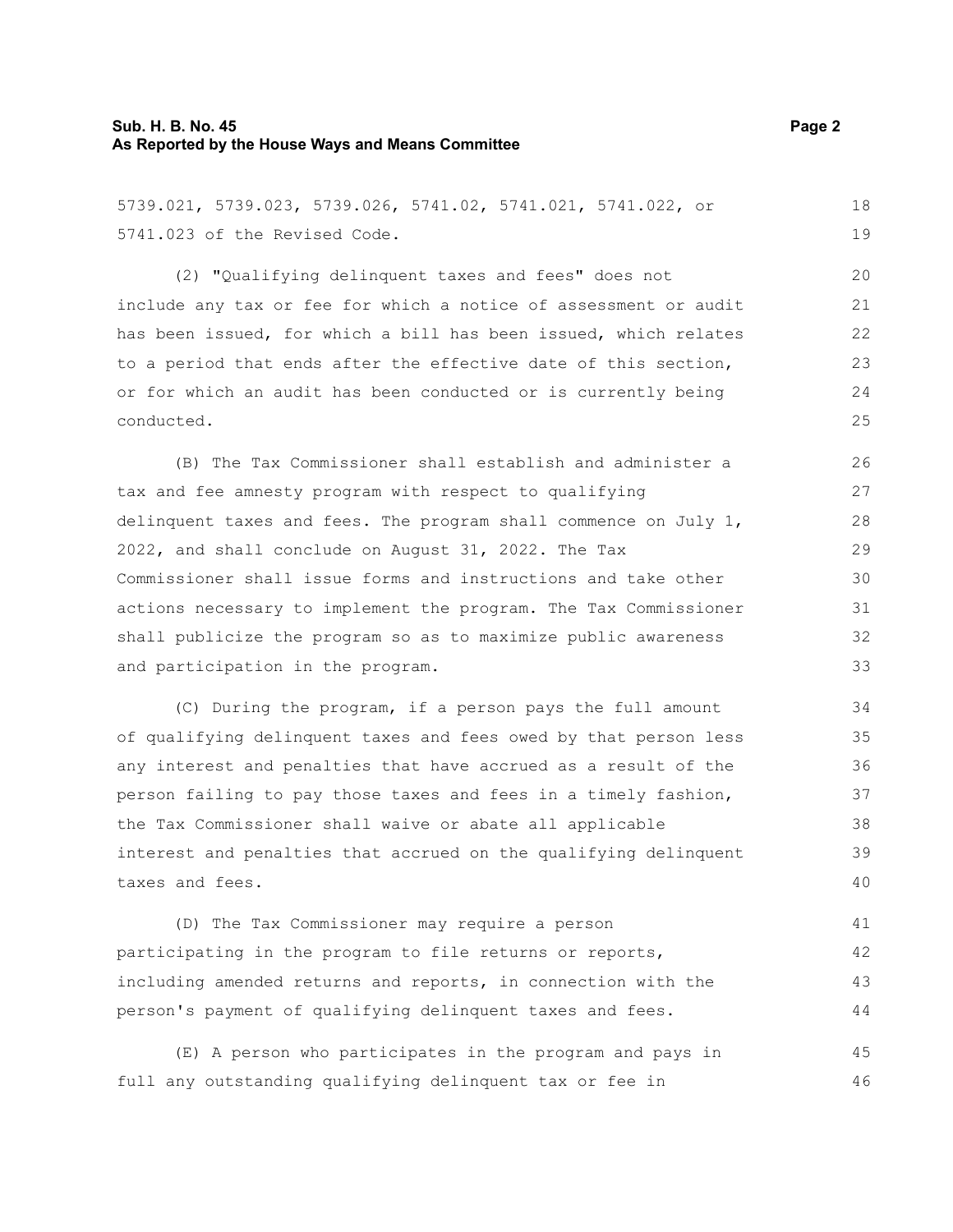#### **Sub. H. B. No. 45** Page 3 **As Reported by the House Ways and Means Committee**

accordance with this section shall not be subject to any criminal prosecution or any civil action with respect to that tax or fee, and no assessment shall thereafter be issued against that person with respect to that tax or fee. This division does not prohibit prosecution, a civil action, or an assessment against such a person with respect to a tax or fee that is due or payable on or after the effective date of this section. 47 48 49 50 51 52 53

(F) Except as otherwise required under Section 3 of this act, taxes and fees collected under the program shall be credited, distributed, and used in the same manner as other taxes and fees of the same type that were timely collected under the applicable provision of the Revised Code. 54 55 56 57 58

**Section 2.** Section 1 of this act is hereby repealed, effective September 1, 2022. The repeal of Section 1 of this act does not affect, after the effective date of the repeal, the rights, remedies, or actions authorized under that section. 59 60 61 62

**Section 3.** All appropriation items in this section are appropriated out of money in the state treasury to the credit of the designated fund. For all appropriations made in this section, the amounts in the first column are for fiscal year 2022 and the amounts in the second column are for fiscal year 2023. The appropriations made in this section are in addition to any other appropriations made for the FY 2022-FY 2023 biennium. 63 64 65 66 67 68 69

70

A TAX DEPARTMENT OF TAXATION

 $1$  2 3 4 5

B Dedicated Purpose Fund Group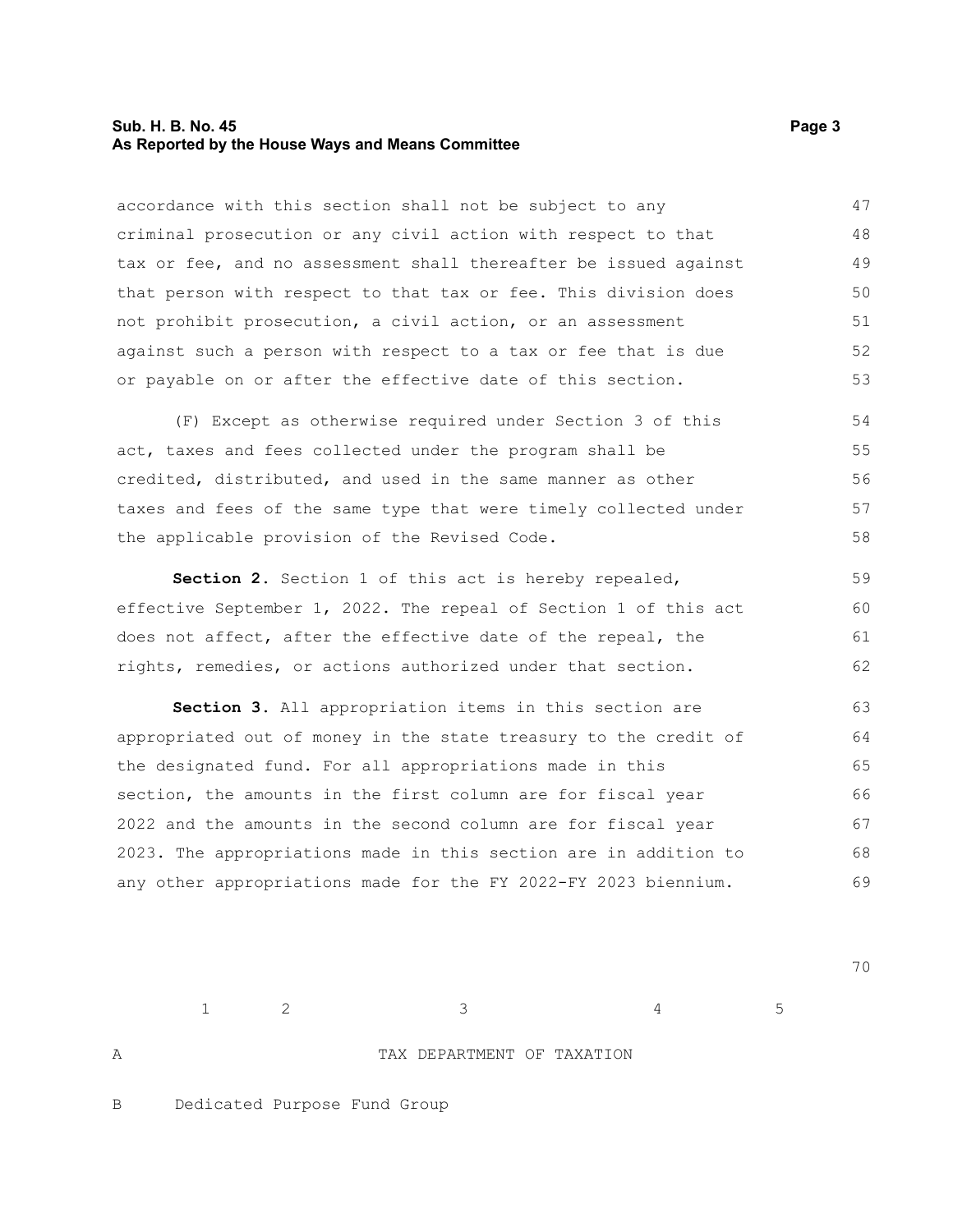|--|--|

| C | 5BW0 | 110630 |                                        | Tax Amnesty Promotion and                | \$250,000 | \$0 |
|---|------|--------|----------------------------------------|------------------------------------------|-----------|-----|
|   |      |        | Administration                         |                                          |           |     |
| D |      |        | TOTAL DPF Dedicated Purpose Fund Group |                                          | \$250,000 | \$0 |
| Ε |      |        | TOTAL ALL BUDGET FUND GROUPS           |                                          | \$250,000 | \$0 |
|   |      |        |                                        | TAX AMNESTY PROMOTION AND ADMINISTRATION |           |     |

The foregoing appropriation item 110630, Tax Amnesty Promotion and Administration, shall be used by the Department of Taxation to promote and administer a tax amnesty program in fiscal year 2023. The Director of Budget and Management shall transfer up to \$250,000, if requested to do so by the Tax Commissioner, from Fund 5KM0, the Controlling Board Emergency Purposes/Contingencies Fund, to Fund 5BW0 to pay initial costs of establishing a tax amnesty program. From initial receipts from the tax amnesty program, an amount equal to the amount so transferred is to be transferred back from Fund 5BW0 to Fund 5KM0. 72 73 74 75 76 77 78 79 80 81 82

Any unexpended and unencumbered amount of the foregoing appropriation item 110630, Tax Amnesty Promotion and Administration, remaining at the end of fiscal year 2022 is hereby reappropriated in fiscal year 2023, to be used for the same purpose. 83 84 85 86 87

**Section 4.** Within the limits set forth in this act, the Director of Budget and Management shall establish accounts indicating the source and amount of money for each appropriation made in this act and shall determine the form and manner in which appropriation accounts shall be maintained. Expenditures from appropriations contained in this act shall be accounted for as though made in H.B. 110 of the 134th General Assembly that 88 89 90 91 92 93 94